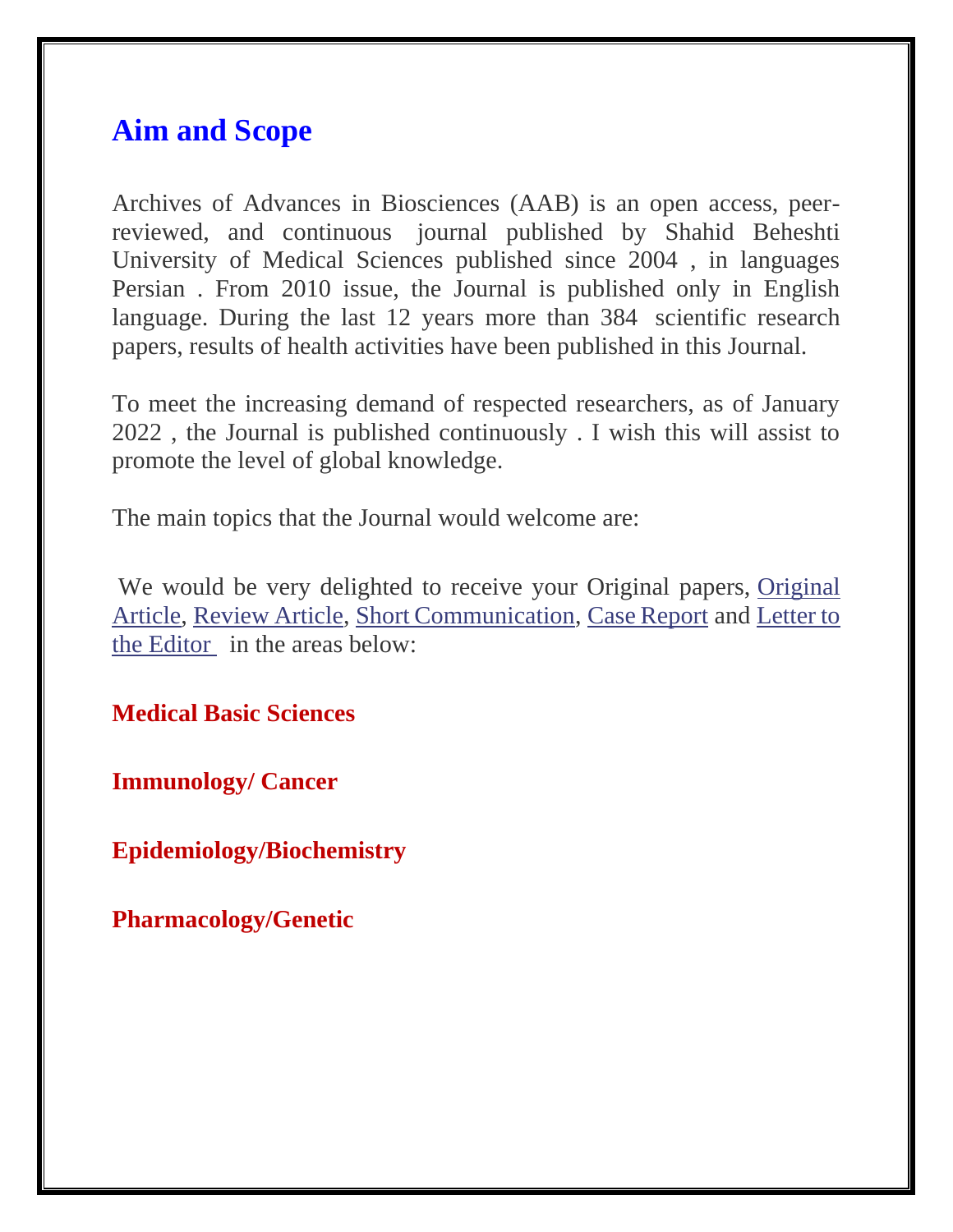## **Article Types**

**Editorial:** An editorial is a discussion of a scientific problem or theme addressed in one or several original articles appearing in the same issue. Editorials are written by the Editor-in-Chief, or the Editorial Team.

**Original/Research Article:** The major load in each AAB issue is devoted to original/research articles (n=7). Authors need to make sure that their submitted article includes the following parts:

Article Title, Full Name(s) and Affiliation(s), Contact Number (mobile) of the Corresponding Author, ORCID Code of the Corresponding Author and the first author of the article, Abstract, Keywords (maximum 5 words), Introduction, Materials and Methods, Results, Discussion, Conclusion, Acknowledgment, Ethical Considerations, Conflict of Interests, and References..

**Review Article:** Review articles are solicited and exclusively requested by AAB journal. Unsolicited reviews are not accepted. When preparing your review articles, make sure they include the following parts:

Article Title, Full Name(s) and Affiliation(s), Contact Number (mobile) of the Corresponding Author, ORCID Code of the Corresponding Author and the first author, Abstract, Keywords (maximum 5 words), Context, Obtaining Evidence, Results, Conclusion, Conflict of Interest, and References.

**Case Report:** Case reports are short discussions of a case or case series with unique features not previously described, making an important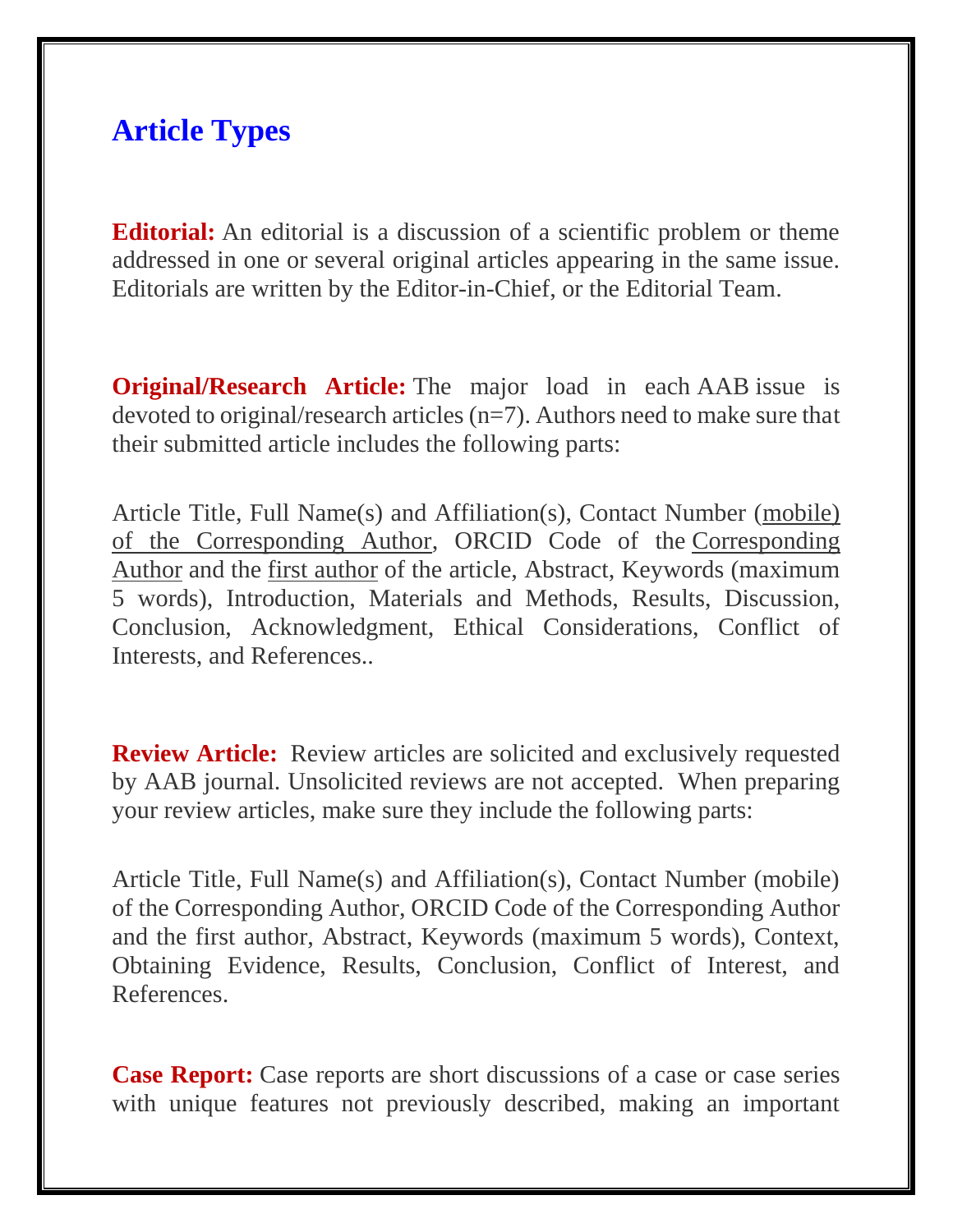teaching point or scientific observation. They may describe novel techniques, state-of-the-art equipment, or new information on diseases of importance.

Case reports consist of Abstract (unstructured), Introduction, Case report, Discussion, Acknowledgements, and References.

**Short Communication:** A Short communication takes one of the following forms:

- A re-analysis of a previously published article in AAB or in another journal.
- An article that may not meet the criteria for an 'original/research article' but it is of general interest to the Editorial Team of AAB.
- A brief report of research findings adequate for the scope of AAB.

Short communications may be edited for clarity or length and may be subject to peer review at the Editor-in-Chief's discretion. Short reports of research work will be peer reviewed.

**Letter to the Editor:** A letter to the editor is a scientific review of an article published in the last AAB issue. It has to be prepared in not more than 500 words. In case the original author wishes to provide an answer, both the letter and the answer will be published in the same issue.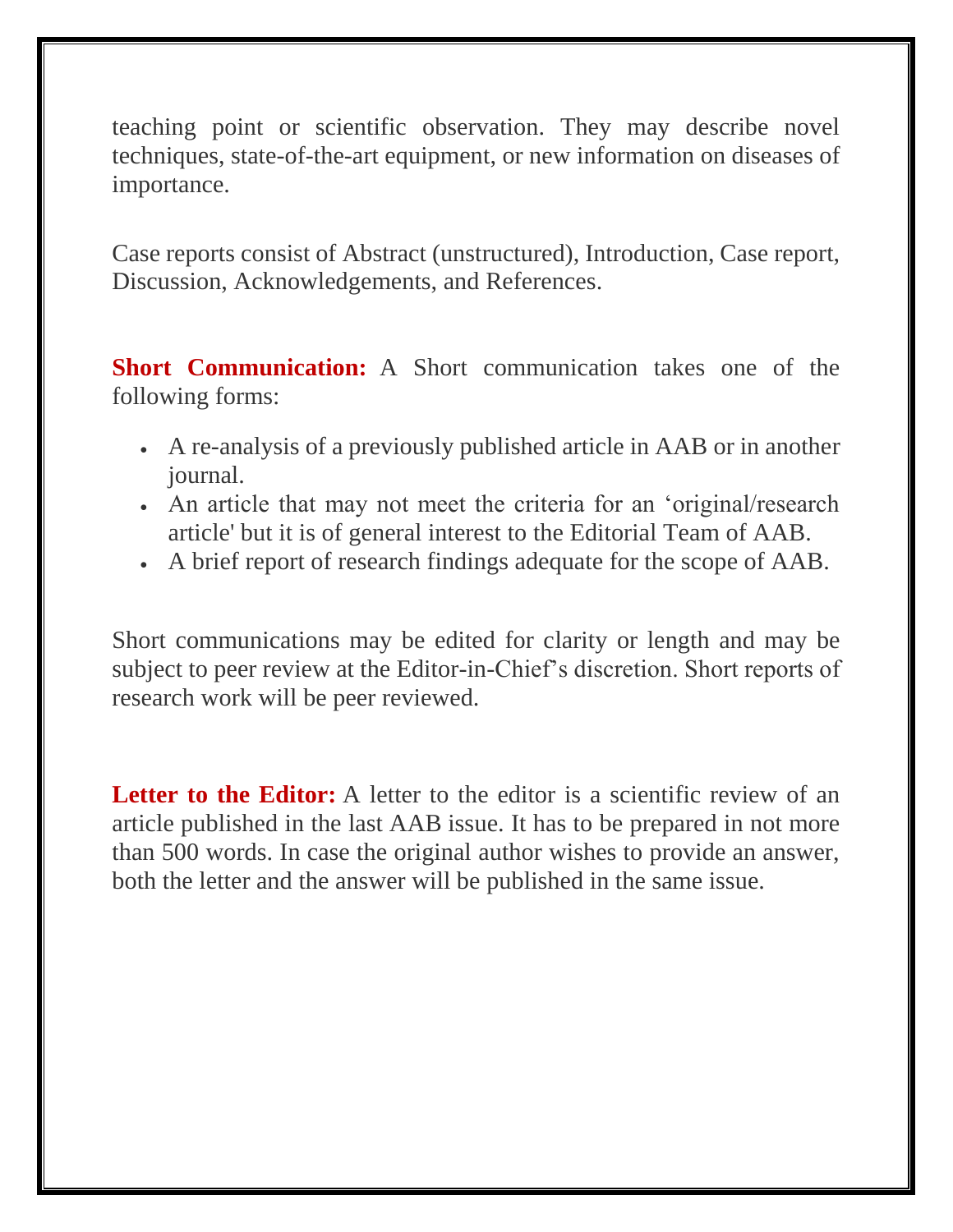# **Preparing the Manuscript**

All submissions have to be in MS Office Word 2010, 2016, or 2019, with all the pages being numbered. The format has to be as follows:

#### **Title Page**

A separate page is devoted to Title Page. Title Page (the first page) includes the title of the article, the author(s) information :full name(**Times New Roman 18 pt**), affiliation(**Times New Roman 8 pt**), ORCID, and e-mail, as well as the corresponding author's phone number. The title of the article is typed and adjusted with **Times New Roman 10 pt and line spacing 1.**

- After submission stage, no author can be added to the article.
- All authors' names have to be clearly indicated in the order intended for publication.
- No change of order will be permitted once the ordering is submitted.

#### **Abstract**

Abstracts are submitted along with the article in one package.

For the format of Abstract see Article Types.

#### **Time New Roman 8 pt.**

#### **Keywords**

• Keywords are prepared in a single line under Abstract.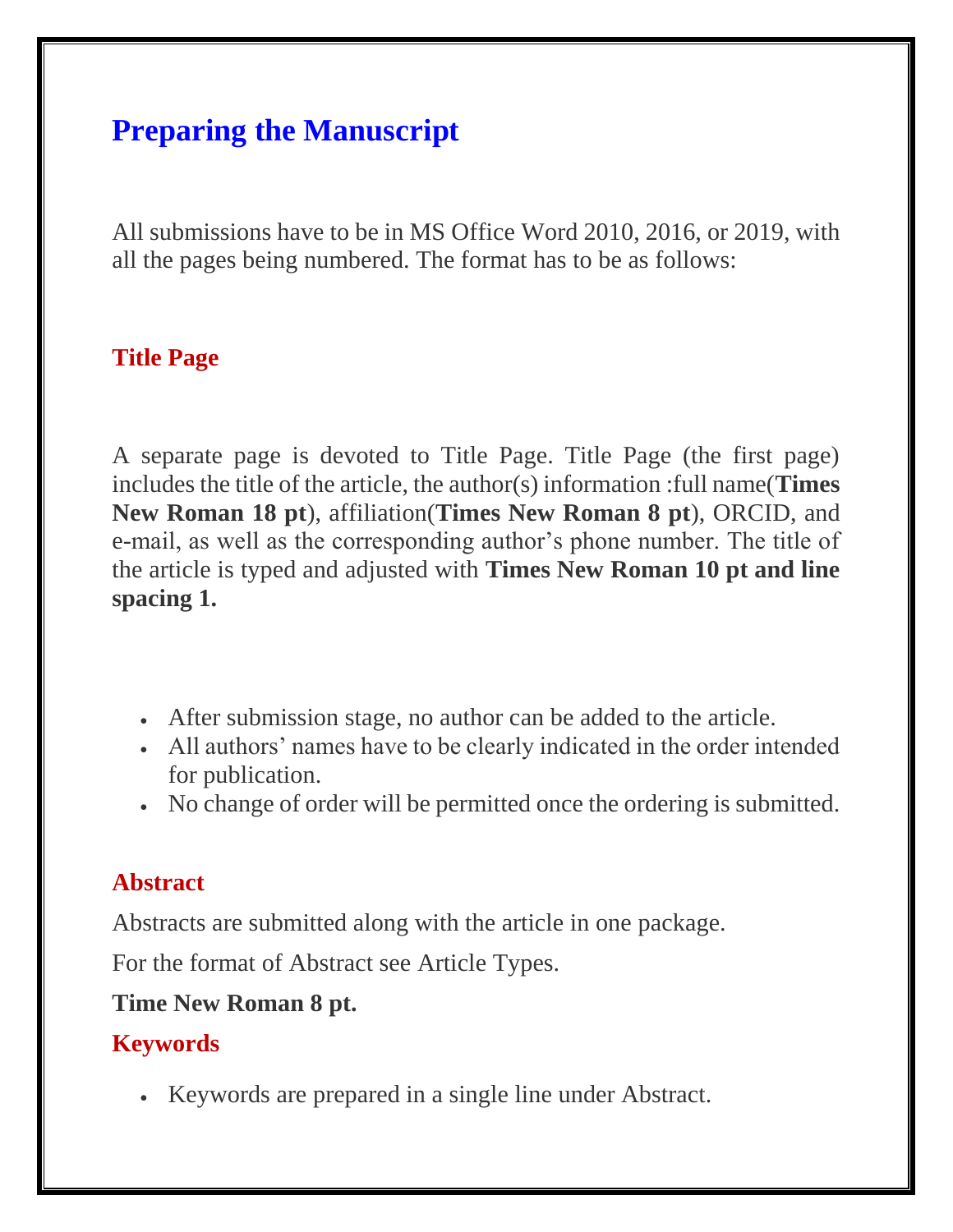- Each article may have keywords of 3-5 words.
- The initial letter of each keyword is capitalized.
- Comma separates the keywords. No punctuation mark is used after the last keyword.

# **Article Content**

AAB journal recommends that authors follow the recommendations for the conduct, reporting, editing, and publication of scholarly work in medical journals formulated by the International Committee of Medical Journal Editors (ICMJE).

### **Time New Roman 10 pt**

## **Formulas**

All formulas have to be typed; otherwise, they have to be photographed as pictures.

## **Tables & Charts**

- Each table goes in a separate page.
- Each table has borders with normal style without any colored row or column.
- The style of table should be simple. **Remove vertical lines and extra horizontal lines.**
- Each cell must contain only one paragraph or line. Tables and charts must have numbers.
- The titles of charts and tables are placed at the bottom of the chart/table using **Time New Roman 9 pt.**
- Table/chart numbers must be entered in
- The contents of the table should be adjusted in **Time New Roman 9 pt** or smaller if necessary.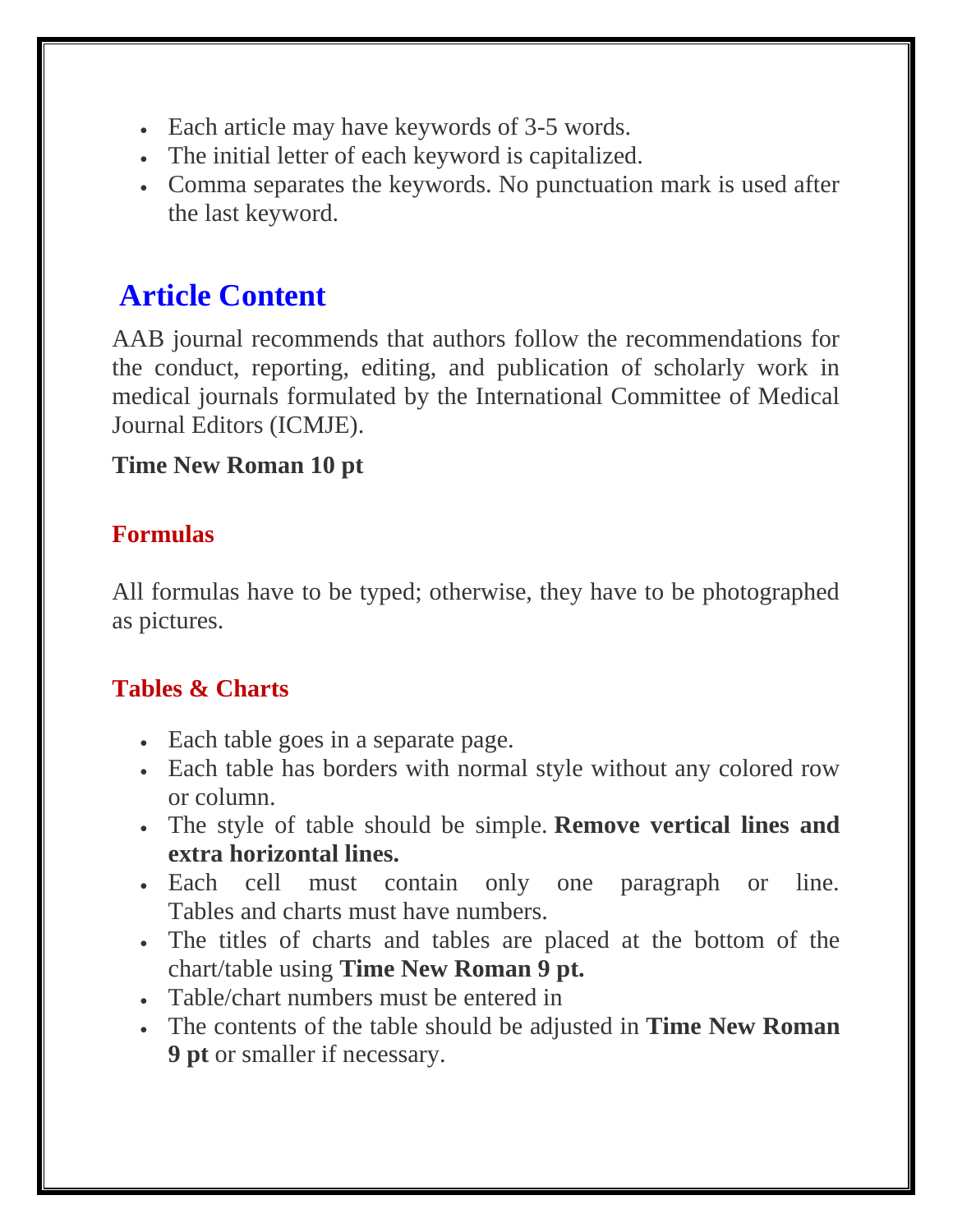# **Ethical Considerations**

### **Compliance with ethical guidelines**

The ethical principles observed in the article, such as the informed consent of the participants, the confidentiality of information, the permission of the participants to cancel their participation in the research and the code of ethics received from the ethics committee of the universities should be written as follows:

a.All ethical principles are considered in this article. The participants were informed of the purpose of the research and its implementation stages. They were also assured about the confidentiality of their information and were free to leave the study whenever they wished, and if desired, the research results would be available to them. A written consent has been obtained from the subjects. principles of the Helsinki Convention was also observed.

b.This study was approved by the Ethics Committee of the University of ??? (Code: ???).

c.This article is a meta-analysis with no human or animal sample.

d.There were no ethical considerations to be considered in this research.

### **Funding**

Was the paper extracted from a thesis? Or did it have any financial supporters? Kindly choose on of the below:

a.The paper was extracted from the MSc./ MA/ PhD. thesis or extracted from a research project of the first/second/third author, Department of ??? Faculty of??? University of ???

b.This research was supported by the research project (No. ???), Funded by the University of ???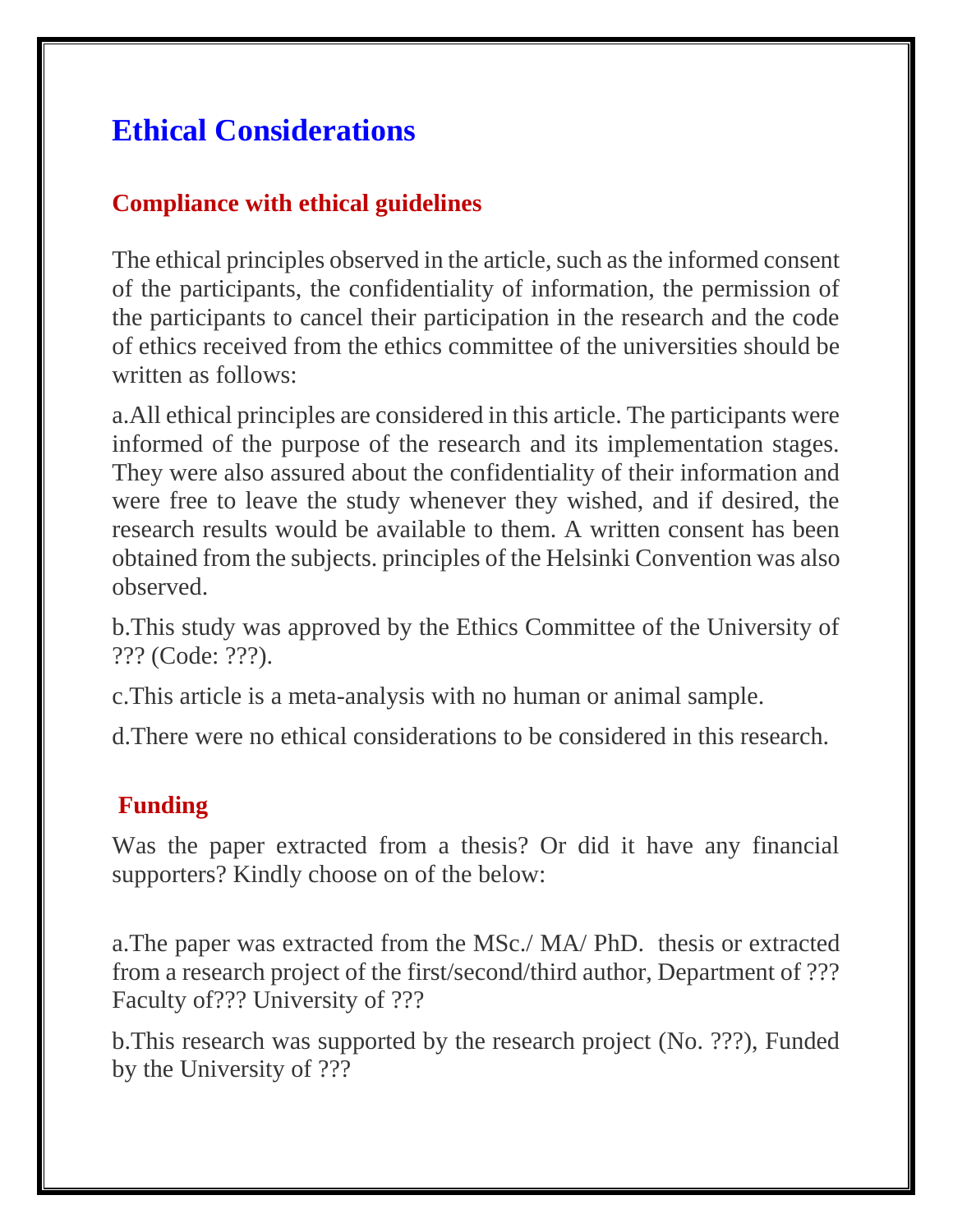c.This research did not receive any grant from funding agencies in the public, commercial, or non-profit sectors.

#### **Author's contributions**

Please mention the contributor role of each author on this parts: Conceptualization, Methodology, Software, Validation, Formal Analysis, Investigation, Resources, Data Curation, Writing – Original Draft Preparation, Writing – Review & Editing, Visualization, Supervision, Project Administration, and Funding Acquisition.

The example below shows the Author Contributions:

Conceptualization and Supervision: Asghar Farhadi and Ibrahim Hassanpour; Methodology: Elahe Mahdavi; Investigation, Writing – original draft, and Writing – review & editing: All authors; Data collection: ???, ???, and ???; Data analysis: ??? and ???; Funding acquisition and Resources: Ibrahim Hassanpour, Elahe Mahdavi, Sima Kiani, and Reza Noori.

or

*Sample* : The authors equally contributed to preparing this article.

#### **Conflict of Interest**

All submissions to AAB journal must include disclosure of any potential conflicts of interest.

### **Acknowledgements**

All logistic, financial, and technical assistance along with the nature of the support should be noted. You can thank the institution, laboratory, clinic, organizational affiliation, and/or those who contributed to the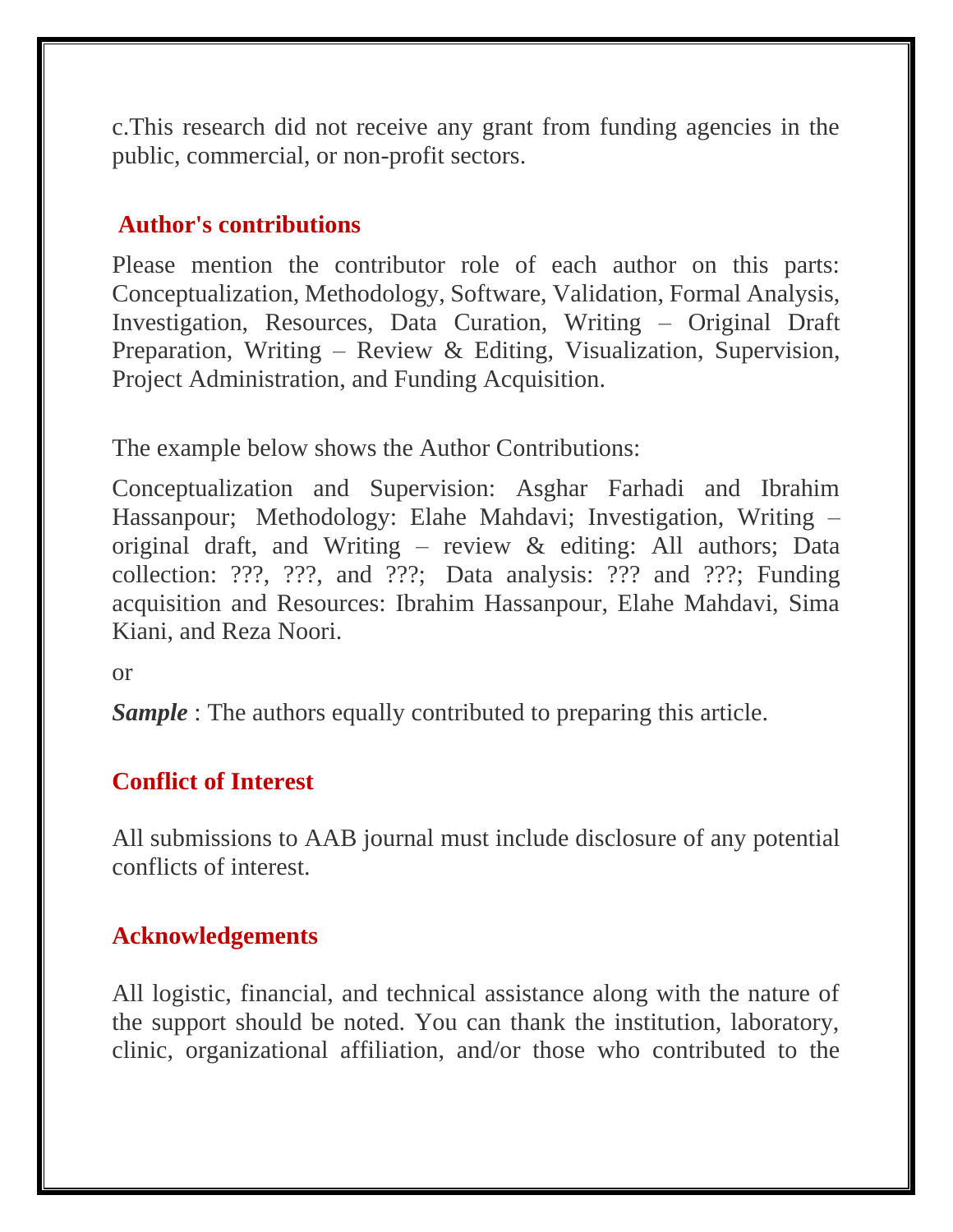research. You may thank assistance with the patients, cells, supplies, animals, processes, data provision, referrals, and/or samples.

Financial resources should also be included in Acknowledgments. Full or partial investment and the information associated with the grant received, if applicable, need to be specified.

Here are three sample acknowledgments:

*Sample I*: This study was part of the first author's thesis. We would like to thank the Faculty of Veterinary Medicine, Kazerun Branch of Islamic Azad University, for their help with data collection.

*Sample II*: We would like to extend our appreciation and thanks to all participants, staff, and managers who made this study possible.

*Sample III*: We are extremely grateful to Dr. Sarah Kahani for her comments and feedback during the study.

- In case the article has previously been approved by an organization, the approval number and the funding organization should be mentioned.
- In case the article has been a part of an educational proposal, the educational rank, the name of the university, the faculty, and the related department should be mentioned.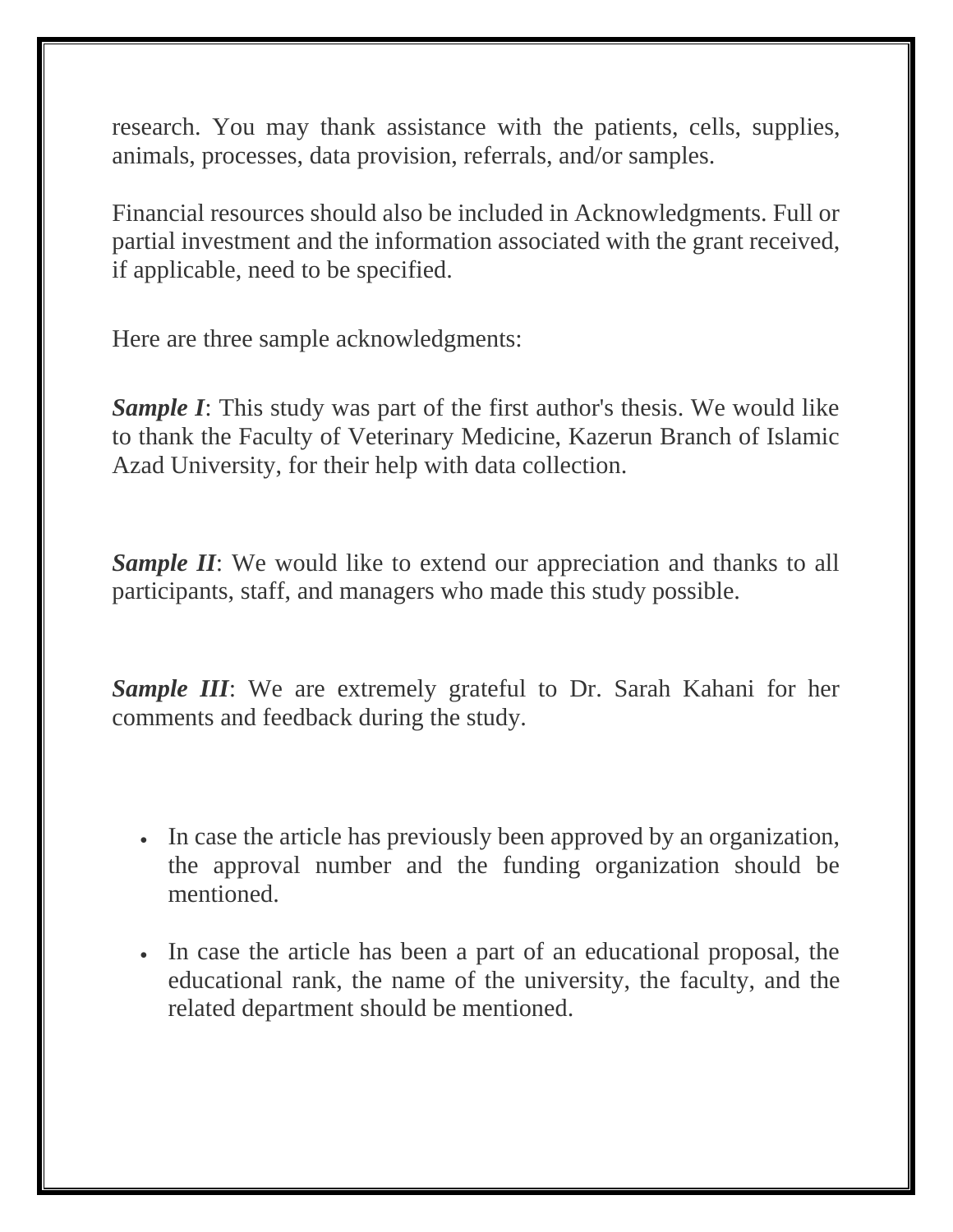#### **References**

The authors are responsible for the accuracy of the bibliographic information. All manuscripts submitted to AAB conform to the specifications of Vancouver style. Vancouver is a numbered referencing style consisting of citations to someone else's work in the text, indicated by the use of a number and a sequentially numbered reference list at the end of the document providing full details of the corresponding in-text reference.

#### **Time New Roman 8 pt.**

- Personal communications and unpublished data including manuscripts submitted but not yet accepted for publication should not be used as a reference; however, they may be placed in parentheses in the text.
- Periodical titles should be abbreviated according to the Index **Medicus**

[\(http://www2.bg.am.poznan.pl/czasopisma/medicus.php?lang=eng](http://www2.bg.am.poznan.pl/czasopisma/medicus.php?lang=eng) ).

- Enter author's surname followed by no more than 2 initials when there are six or less. In the case of seven or more authors, the names of the first six authors followed by et al should be listed. For more information click here.
- The reference numbers in the text should be **in brackets**.
- The **DOI code** and its link should be inserted separately at the end of each reference.**If the reference does not have Doi code, insert the URL link.**

Example:

**[2]** Ryu JS, Jeong EJ, Kim JY, Park SJ, Ju WS, Kim CH, et al. Application of mesenchymal stem cells in inflammatory and fibrotic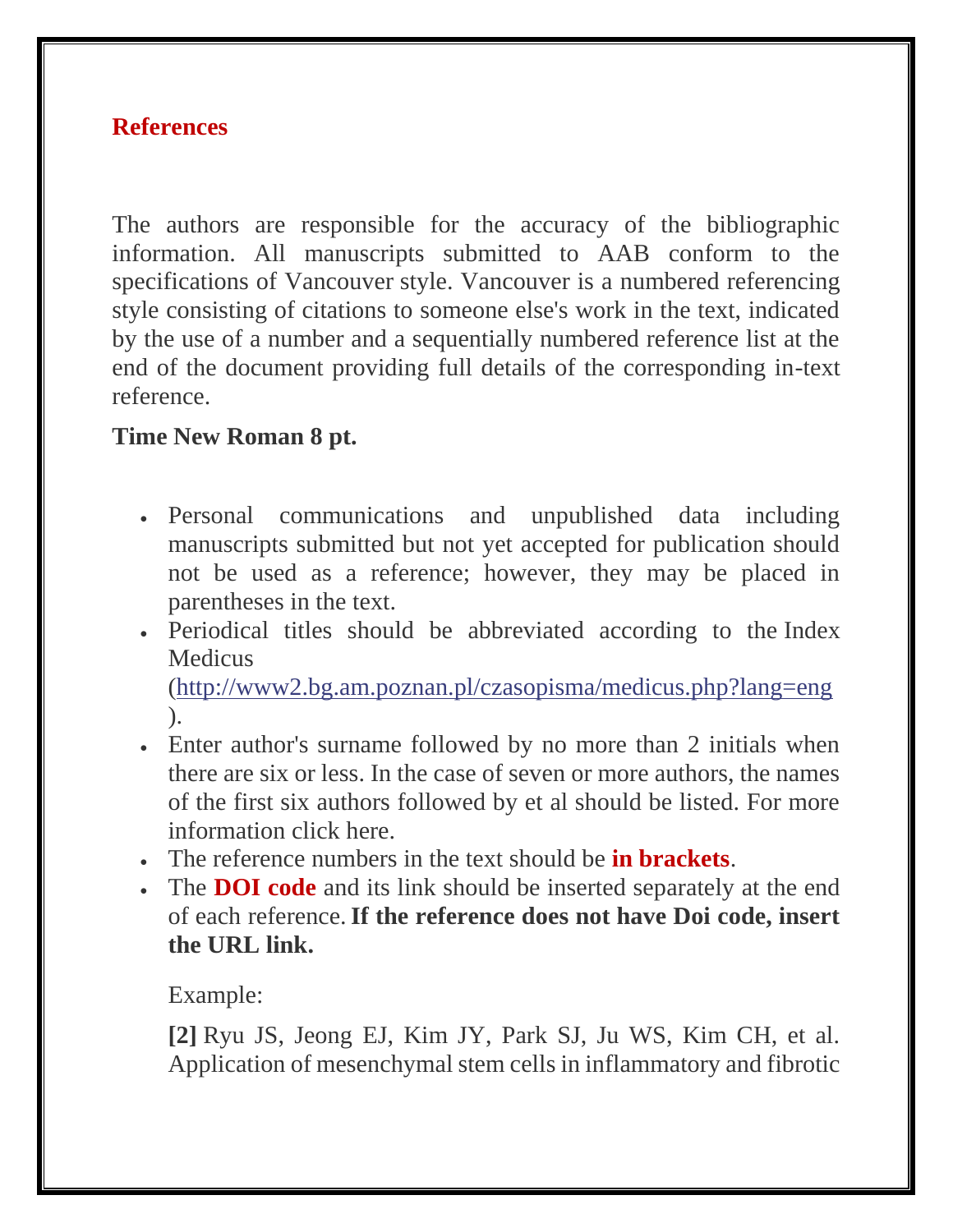diseases. Int J Mol sci. 2020; 21(21):8366. [DOI:10.3390/ ijms21218366] [PMID] [PMCID]

## **Submission Rules**

- The Editorial Team of AAB reserves the right to accept, reject, edit, or summarize any article in any stage, if necessary.
- All manuscripts have to be in English.
- Manuscripts submitted to AAB have not been published elsewhere under any formats.
- Once the article is submitted to AAB, the authors are not allowed to send it to other publications or journals for consideration, unless they are informed of the Editorial Team's decision as for the rejection of the article.
- Authors must inform AAB Editorial Office in cases where the submitted article has been previously presented and /or published in a conference, or convention/ or their proceedings. The Editorial Team will have the right to decide whether to publish the article or nor. For more information click here.
- Preliminary announcement of the scientific outcomes of an article submitted to AAB which is not yet published is against the rules. Authors are encouraged to contact AAB Editorial Office in case they face a problem during submission or after publication of their manuscript.

# **Ethical Guidelines**

• Authors must ensure that what they present is original work, and in case they have used the work and/or words of others, this has been appropriately cited or quoted, thus avoiding plagiarism in all its forms. A manuscript submitted to AAB should contain sufficient detail and references to permit others to replicate the work. Fraudulent or knowingly inaccurate statements are unacceptable.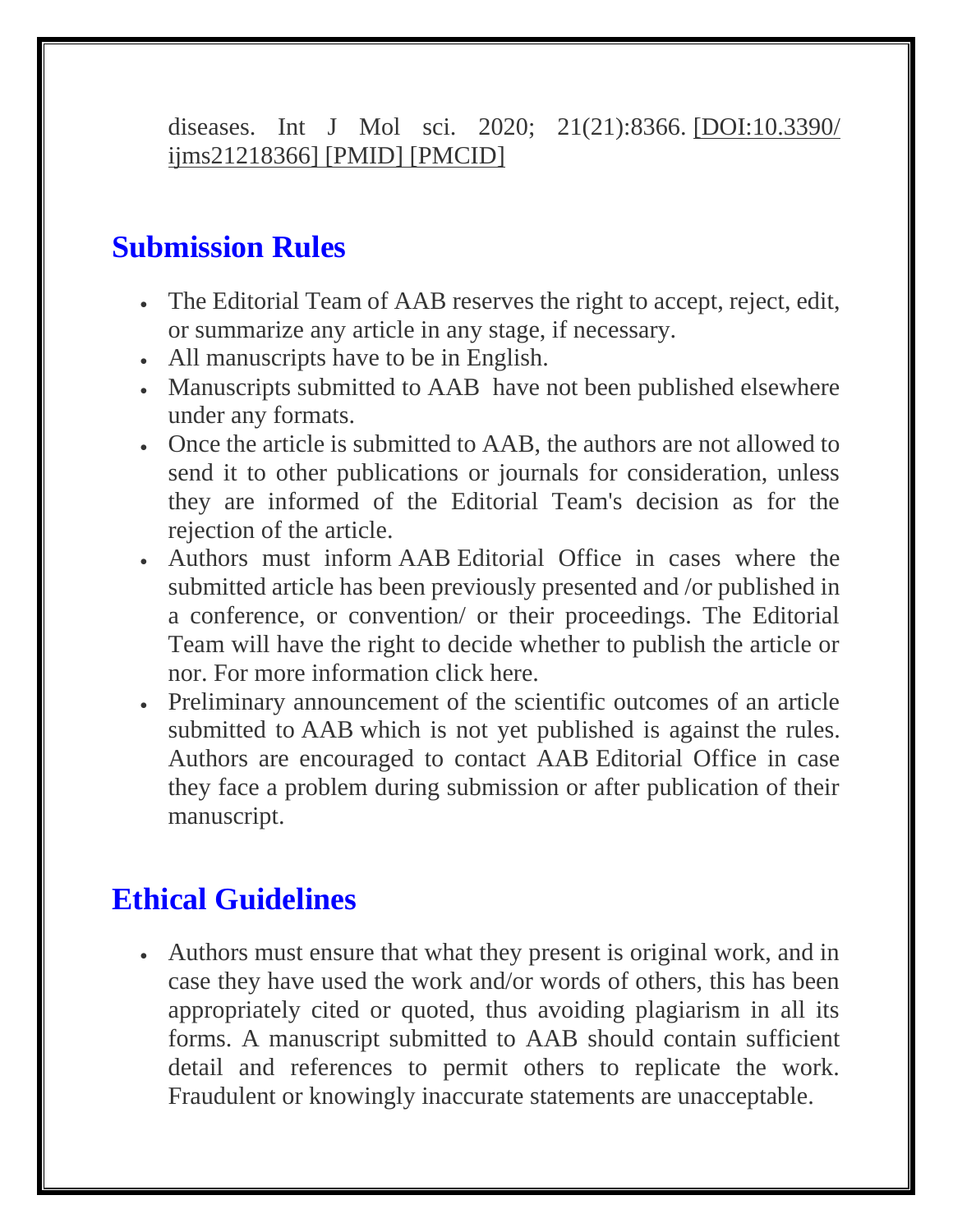- Authors of the works involving chemicals, procedures, or equipment with any sort of scarce hazards inherent in their use are asked for openly identifying all the aforementioned points in their manuscript.
- Authors are asked to ensure that the manuscript contains the statement that every single procedure was performed in compliance with all the pertinent laws and institutional guiding principles and that the pertinent institutional committee (*e.*, institutional review board or ethics review committee) has approved them.
- Authors are requested to include a statement in the manuscript indicating that the written informed consent was obtained for experimentation with human participants. They should also state that written informed consent has been obtained from all human adult participants and from the parents or legal guardians of minors. It is also mandatory to state how the written informed consent has been obtained from the study participants.
- Authors must, at all times, observe the privacy rights of human participants.
- Editorial Team may demand authors to provide documentation of the formal review and recommendation from the institutional review board or ethics committee responsible for the oversight of the study.
- In case of discovering a significant error or inaccuracy in the published work, the author is obliged to promptly notify the journal and cooperate with the Editorial Team to retract or correct the paper. If the Editorial Team learns from a third party that a published work contains a significant error, it is the obligation of the author to promptly retract or correct the paper or provide evidence to the editor of the precision and accuracy of the original article.
- Ethical considerations are included before Conflicts of Interest.